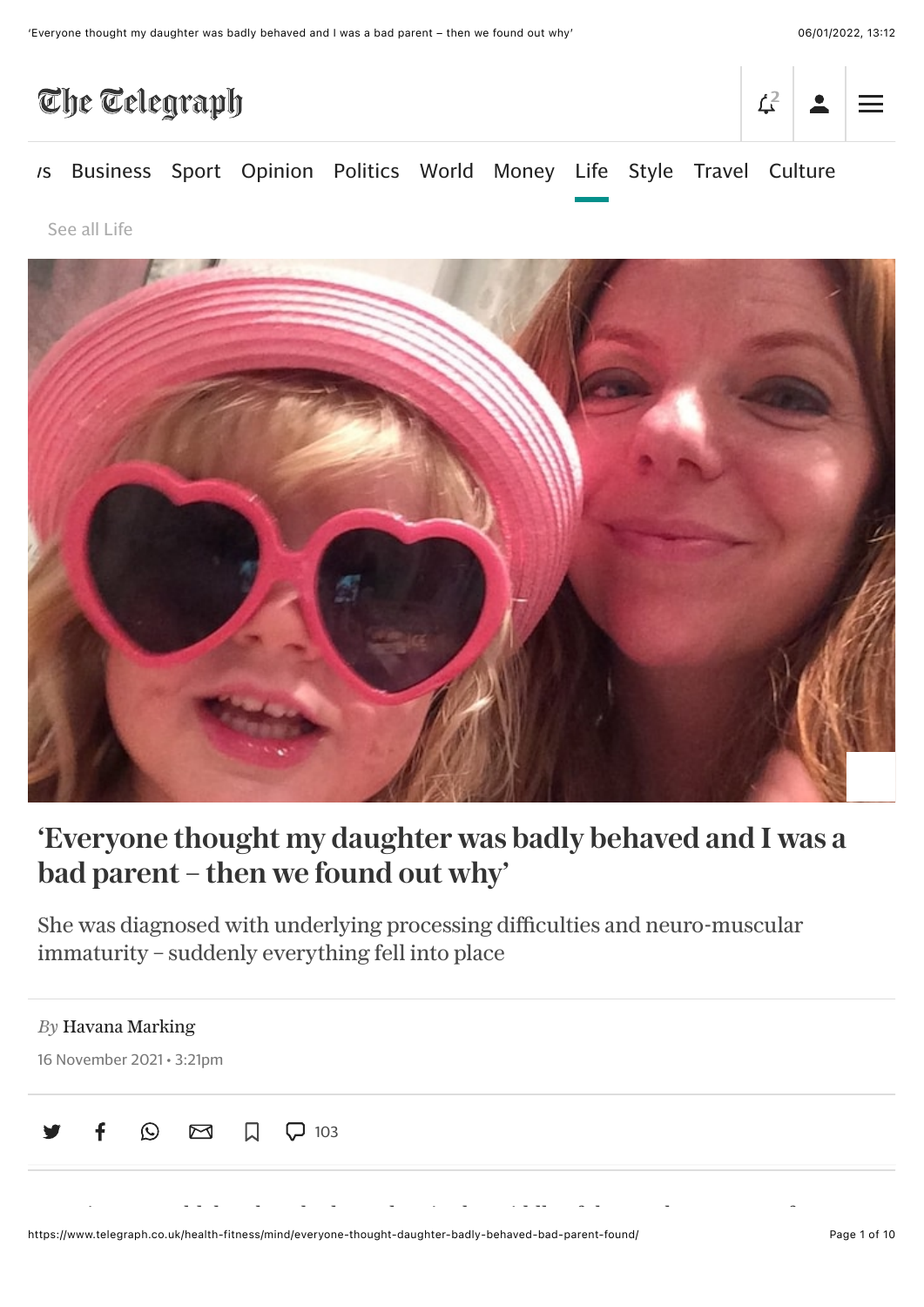My nine year-old daughter had stood up in the middle of the meal. Her pretty face was wracked with fury. Other restaurant guests turned to look. She hissed like a cat and spat – yes, spat – at me on the other side of the table. The same guests then focused on me: what would I do? How would I discipline her? I, dumbfounded, had absolutely no idea.

Minutes before, we had been laughing. It had been a day of celebration and this meal, at a trendy London diner, was meant to top it off, but a few bites in and my little girl had transformed from her sweet self to a monster. There was no warning, no cause I could fathom and nothing I could do but silently pay the bill and walk out, hoping the cold air would calm us both. As my daughter came back to herself, she was as humiliated and confused as I was. I realised we needed outside help. This was bigger than both of us.

My daughter has always been what is politely called 'lively'. She is friendly, funny, and bright but, by the time she was three, she had also often been labelled a 'drama queen', as she often overreacted to things that her peers were fine with. She is kind and confident but for no apparent reason would suddenly bawl her eyes out, explode with frustration, lash out with anger. Plus, she was always on the move: the slightest distraction and she was off, no longer sitting down, racing round the room, wriggling out of bed, not finishing whatever it was we had started. So far, so toddler, but she didn't grow out of these traits. And the tantrums didn't stop either, in fact they seemed to get more violent with her increasing strength and size.

At school these things were causing problems. She would disrupt the class and distract others. She would refuse to join in, gravitate to the back of the class and sing to herself. Over six years of schooling, I hadn't had one positive report and, while everyone agreed she was bright as a button, her work was poor and her approach could be challenging. Traditional discipline made things worse and things could escalate very quickly in the wrong hands. We had to leave one primary school when a new head teacher came in with a zero-tolerance approach. It was clear her vision was not one in which children like mine were welcome.

I had tried to discipline her. In fact, I'd tried every trick in the book: from the naughty step, special time, positive parenting, family meetings, rewards, threats and just plain shouting. I'd been on parenting courses and had self-help books in piles. By the time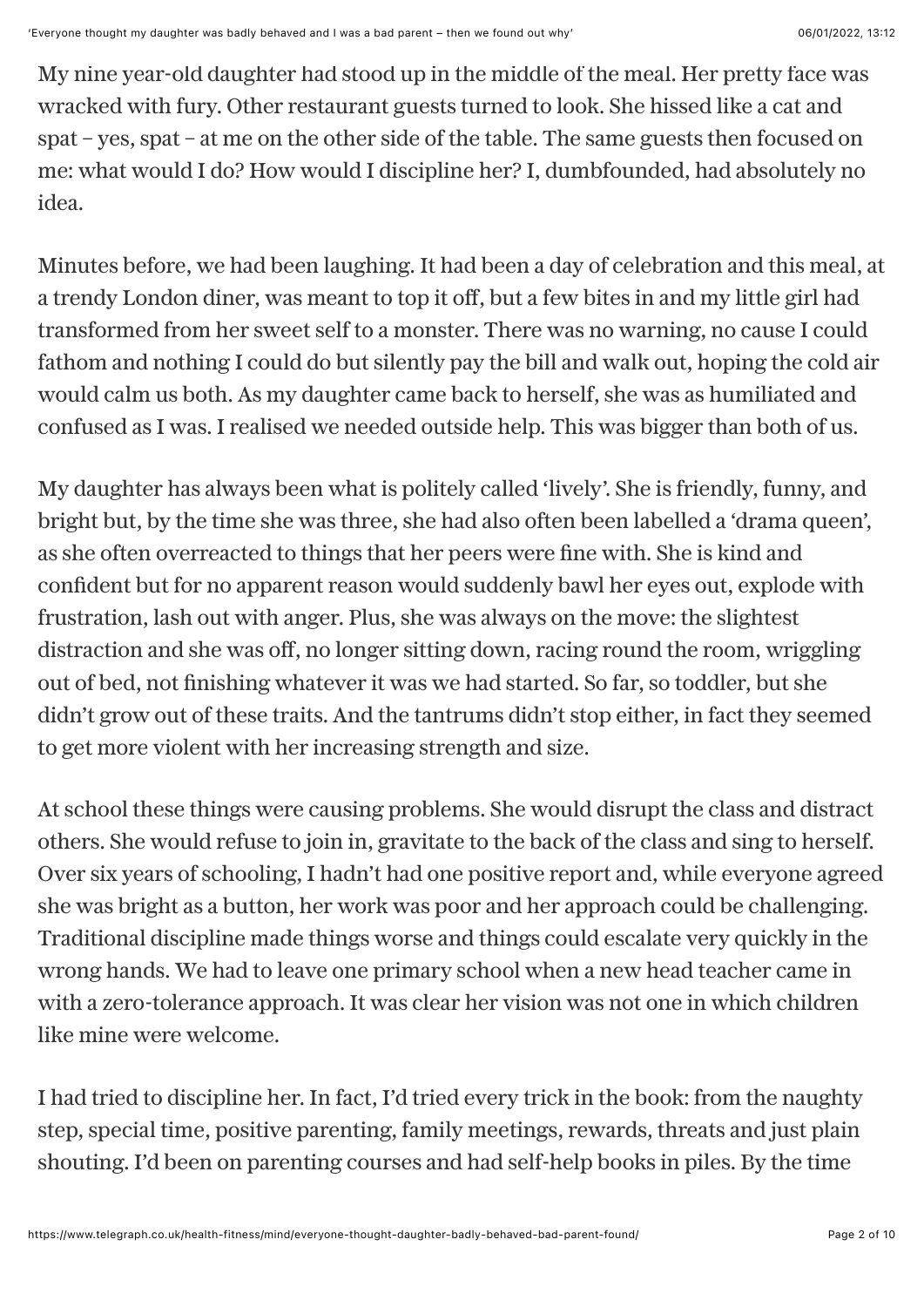my daughter was nine and I was in my 40s, I had started to agree with those who judged me: I was a terrible mother.

After the restaurant incident I contacted an educational psychotherapist called Lynsey Daniels, through the Caspari Foundation charity. It was during the second winter lockdown and we could only chat on Zoom, but within minutes she had made us feel relaxed and the three of us laughed, played online games and talked about seemingly random things. After a while, I realised it was like talking to someone with X-ray vision. She could see patterns in behaviour that I was blind to.

During the fourth week of therapy, my daughter had gone to a drama club and I had packed a lunch for her, including a bread roll (a perfectly innocent wholemeal bap). At collection she was holding her tummy and complaining of cramps. When I looked in her bag, I saw she hadn't touched anything. It dawned on me that she was starving. But when I asked why she hadn't eaten, she said she didn't like the roll and would rather be starving than eat it. I told Lynsey and very soon we established that many of the issues were to do with food, the diner incident being one. We also established that my daughter was hardly eating her school lunches. She was "hangry" a lot of the time. Lynsey quickly recommended that my daughter be tested for sensory processing diFerences (SPDs) and I booked a session at Maximum Potential, a centre for paediatric therapy services, specifically using a sensory integration and neurodevelopmental approach. It wasn't cheap and there was a long wait to be seen, but boy, was it worth it. Our diagnosis honestly felt miraculous. Here were 19 pages that, in black and white, gave an explanation for so many aspects of my daughter's personality and behaviour.

She was diagnosed with underlying processing difficulties and neuro-muscular immaturity. This was nothing I had ever heard of but it was fascinating to learn that this is new science, only just coming into the mainstream. It turns out there are quite a few more senses than the five I was taught at school, all sending messages to the brain that need to be answered. It's not that there is any problem with her hearing for example, but that the processing of the sound is difficult, or chaotic. When she is in a noisy classroom, or an echoey pool, she tries to find a way to regulate that noise – she sings to herself, or puts her head underwater.

And the food thing? Well, the explanation for that – and her reaction – explained so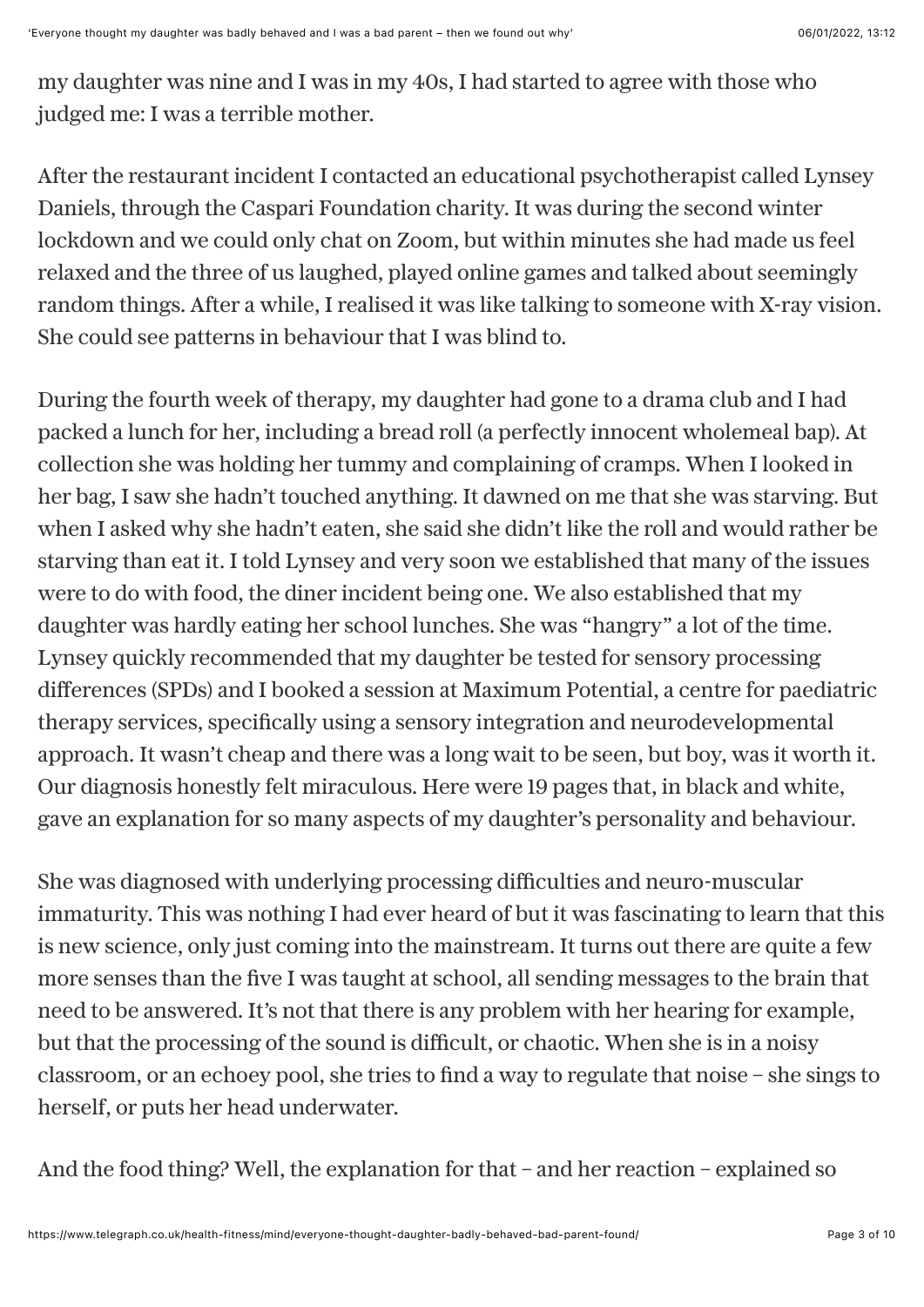much about her "irrational" outbursts. She has a tactile processing difficulty which means that whenever she puts something in her mouth, and feels (not tastes) something unexpected, the message to her brain is processed as an alarm, and it triggers a fight or flight reaction. No amount of hunger, or me telling her to finish her plate, will induce her to eat it. In fact, discipline in those moments of "bad behaviour" would only exacerbate the trauma.

One page of the diagnosis was dedicated to the vestibular system – the sense that processes information about movement and the head's position in space. This too was a revelation. My daughter has "difficulties modulating movement" and so her brain is less able to tell where it is. She needs to move more to let the body understand that.

Even though one in 20 children has some degree of SPDs, it is not widely recognised as a disabling condition, or recognised at all. But the diagnosis has been incredible for us. Our lives have changed completely, both because my and her approach to life has evolved, but because it also came with an occupational therapy plan, and guidance for her school, who have taken it on board and been very supportive. They have put in place movement breaks during class. Now she no longer throws a pencil on the floor so she can pick it up, she just quietly goes to the corridor and does some star jumps, for example, and comes back ready to focus on the next topic. And one of the fundamental changes I made was to give her a packed lunch – the same thing every day, with no surprises.

When her summer term report included the line: "She is a pleasure to teach", I wept with joy. Aspects of life will always be harder for us, but at least now we know how to approach them. It's like being given a ramp for your wheelchair. My daughter can get up the steps now, just in a slightly diFerent way from other children.

## maximumpotential.org.uk [maximumpotential.org.uk](https://maximumpotential.org.uk/)

## [caspari.org.uk](https://www.caspari.org.uk/)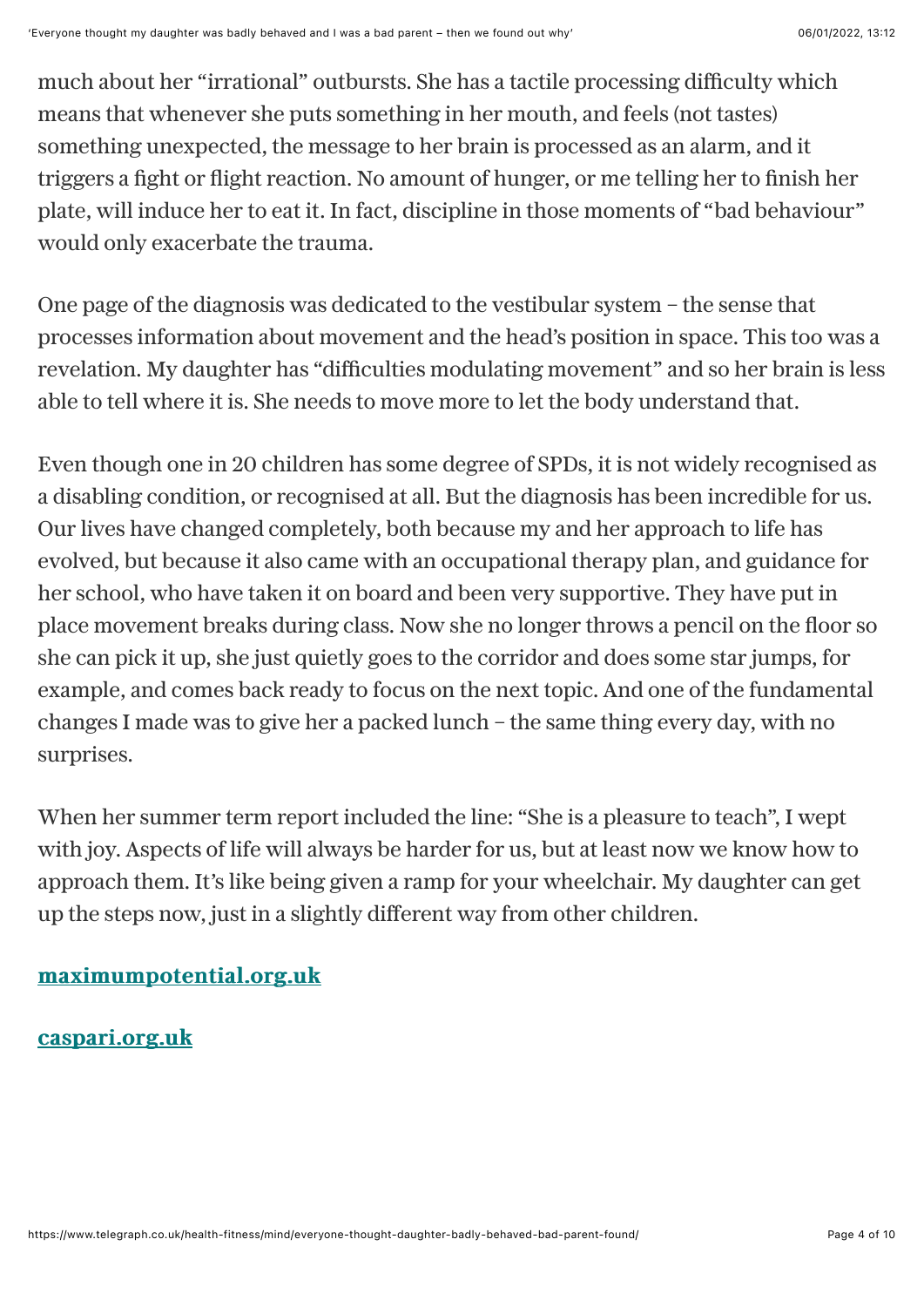## **The 365 Newsletter**

Your daily guide to a healthier, happier you

Sign up

Related Topics

[Midlife Real Life,](https://www.telegraph.co.uk/midlife-real-life/) [Child health,](https://www.telegraph.co.uk/child-health/) [Parenthood](https://www.telegraph.co.uk/parenthood/)

| V |  | $\uparrow$ 0 $\boxtimes$ 0 $\Box$ 103 |
|---|--|---------------------------------------|
|   |  |                                       |

<span id="page-4-0"></span>The Telegraph values your comments but kindly requests all posts are on topic, constructive and respectful. Please review our [commenting policy](https://www.telegraph.co.uk/commenting-policy/).

Show comments

#### More stories



[Why some people keep getting Covid – and others never at all](https://www.telegraph.co.uk/health-fitness/body/people-keep-getting-covid-others-never/?li_source=LI&li_medium=liftigniter-rhr)



[Drop your midlife weight gain with this one simple exercise](https://www.telegraph.co.uk/health-fitness/body/drop-midlife-weight-gain-one-simple-exercise/?li_source=LI&li_medium=liftigniter-rhr)



[The disturbing truth about avocados – and other food swaps you need to make](https://www.telegraph.co.uk/food-and-drink/features/disturbing-truth-avocados-food-swaps-need-make-now/?li_source=LI&li_medium=liftigniter-rhr) now



[Why Jodie Whittaker failed as Doctor Who](https://www.telegraph.co.uk/tv/0/jodie-whittaker-failed-doctor/?li_source=LI&li_medium=liftigniter-rhr)



[How getting my colours done changed the way I dress and shop for ever](https://www.telegraph.co.uk/fashion/style/getting-colours-done-changed-way-dress-shop-ever/?li_source=LI&li_medium=liftigniter-rhr)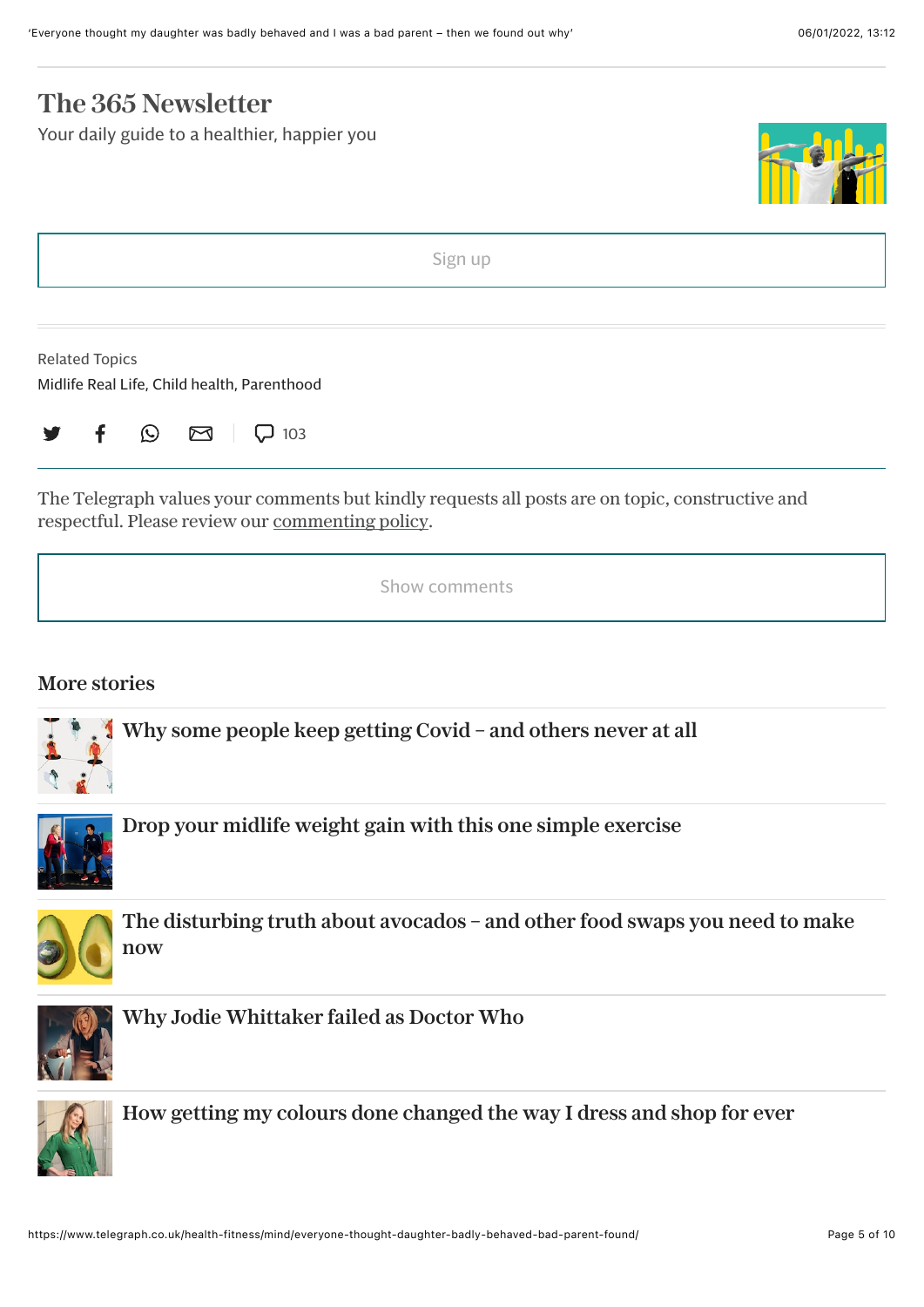

['Totally uncontrollable': the tragic life of Hollywood's forgotten Welsh hellraiser,](https://www.telegraph.co.uk/books/what-to-read/totally-uncontrollable-tragic-life-hollywoods-forgotten-welsh/?li_source=LI&li_medium=liftigniter-rhr) Rachel Roberts

# **More from Health & Fitness**



How to feed your gut to lose weight and fight illness and improve health

6 Jan 2022, 10:24am *By* [Dr Megan Rossi](https://www.telegraph.co.uk/authors/m/ma-me/megan-rossi/)



[How to Fx your sleep schedule and get a good night's rest](https://www.telegraph.co.uk/health-fitness/body/how-to-fix-sleep-schedule-get-good-nights-rest-new-year-2022/) in 2022

6 Jan 2022, 9:19am *By* [Guy Meadows](https://www.telegraph.co.uk/authors/g/gu-gz/guy-meadows/)



[Six simple tricks to improve your eating habits in 2022 and](https://www.telegraph.co.uk/health-fitness/mind/new-year-tips-tricks-reset-relationship-food-eating-habits-diet-nutrition-2022/) beyond

6 Jan 2022, 9:01am *By* [Eleanor Steafel](https://www.telegraph.co.uk/authors/e/ek-eo/eleanor-steafel/)



[Why some people keep getting Covid – and others never at](https://www.telegraph.co.uk/health-fitness/body/people-keep-getting-covid-others-never/) all

6 Jan 2022, 5:00am *By* [Luke Mintz](https://www.telegraph.co.uk/authors/l/lu-lz/luke-mintz/)



[How after 40 years I've fallen in love with skateboarding](https://www.telegraph.co.uk/health-fitness/body/40-years-fallen-love-skateboarding/)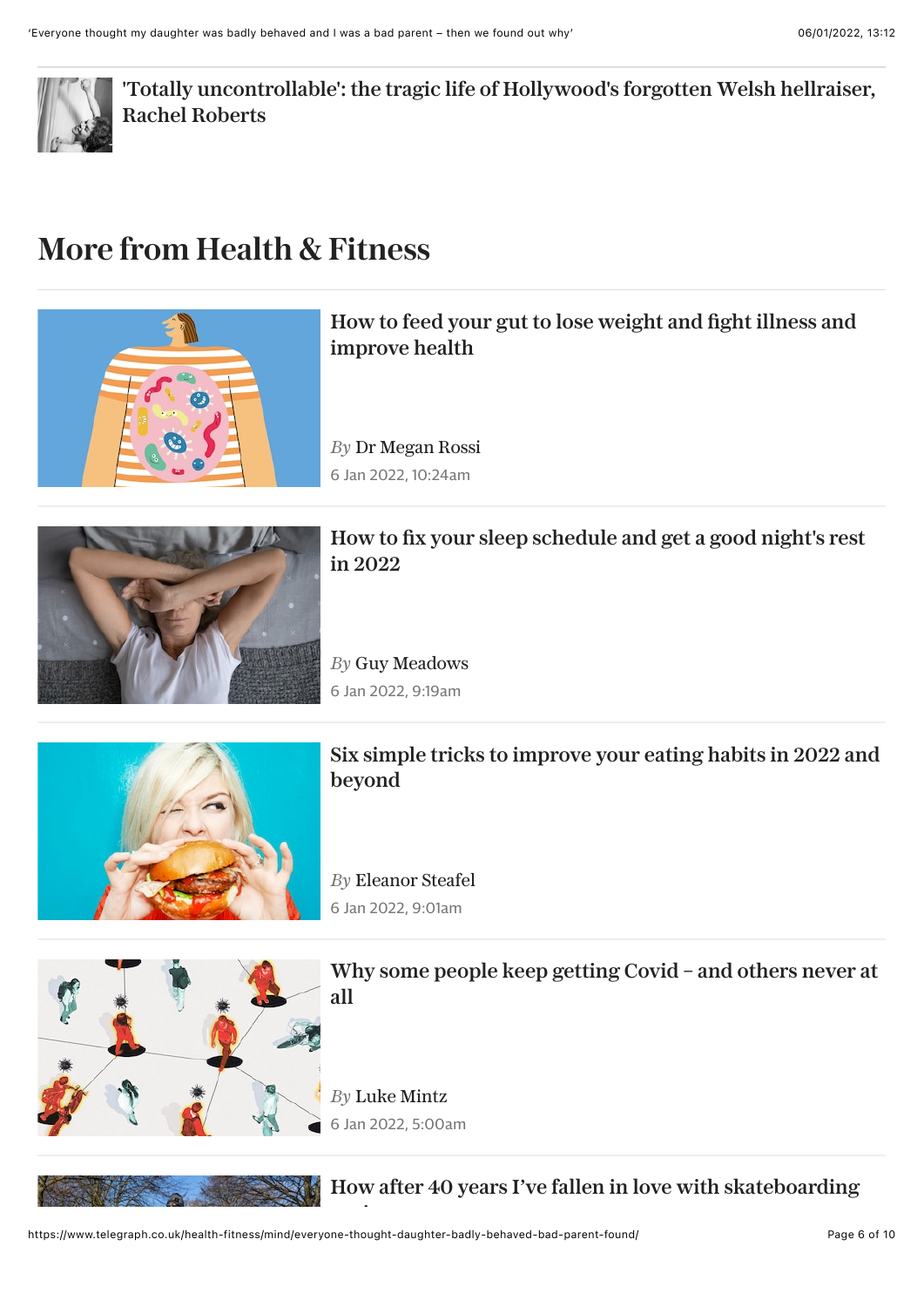

again

[5 Jan 2022, 8:03pm](https://www.telegraph.co.uk/health-fitness/body/40-years-fallen-love-skateboarding/) *By* [Simon Mills](https://www.telegraph.co.uk/authors/s/sf-sj/simon-mills/)



I learned you can't be fit and fat – when I finally lost weight by eating less

5 Jan 2022, 12:29pm *By* [Joan McFadden](https://www.telegraph.co.uk/authors/j/jk-jo/joan-mcfadden/)

## **More from The Telegraph**



I learned you can't be fit and fat - when I finally lost weight by eating less



[The car that should have been doomed – but became a](https://www.telegraph.co.uk/cars/features/car-should-have-doomed-became-classic/?li_source=LI&li_medium=liftigniter-onward-journey) classic



[Four Lives, review: quite simply as good as true-crime TV](https://www.telegraph.co.uk/tv/2022/01/03/four-lives-review-quite-simply-good-true-crime-tv-drama-gets/?li_source=LI&li_medium=liftigniter-onward-journey) drama gets



[The truth about Harry Potter's 'anti-Semitic' goblins](https://www.telegraph.co.uk/films/0/truth-harry-potters-anti-semitic-goblins/?li_source=LI&li_medium=liftigniter-onward-journey)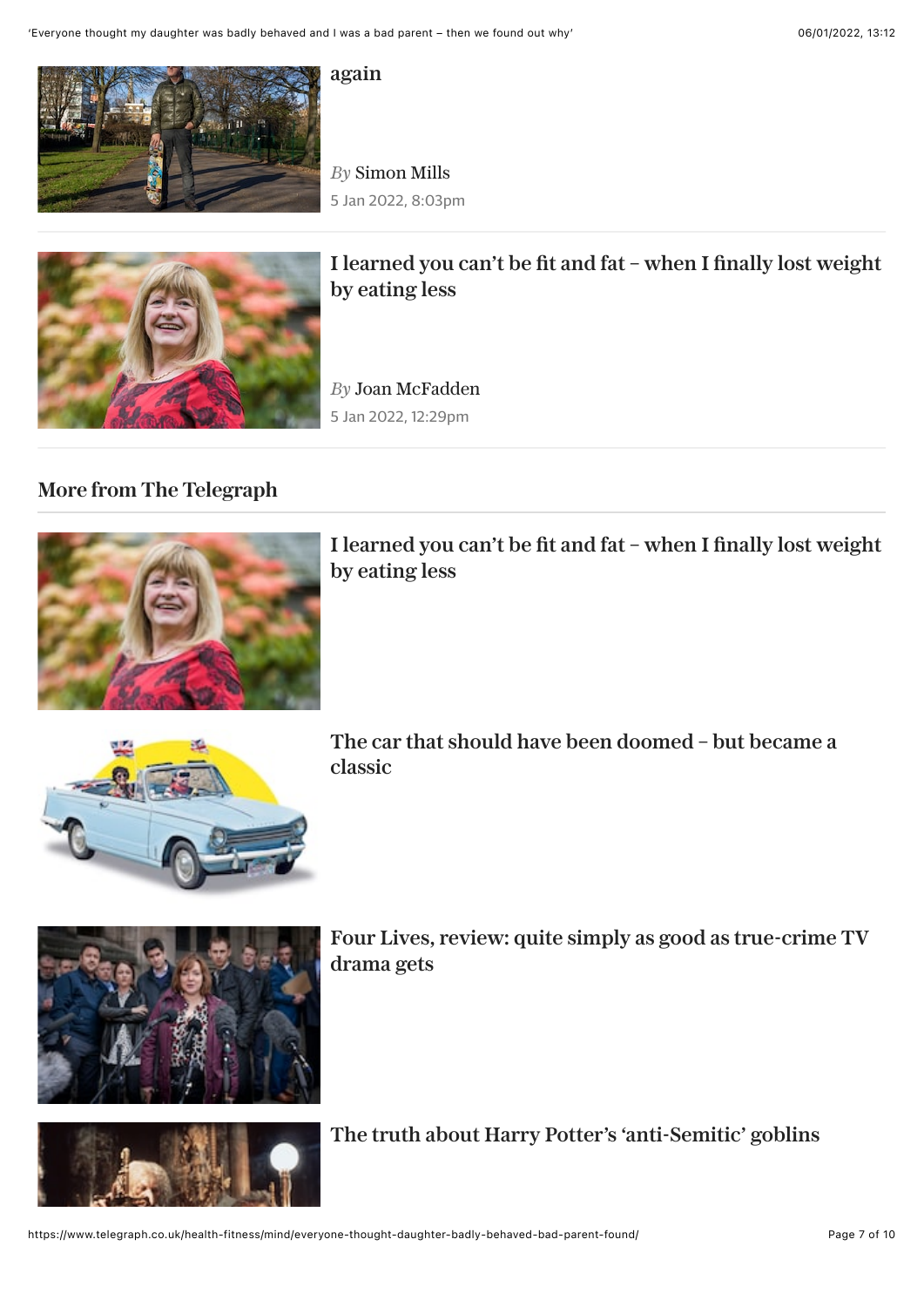



The 5 best classic cars to buy in 2022 for less than  $£2,000$ 



[GB News, the West End and a billion-dollar fashion label:](https://www.telegraph.co.uk/tv/0/gb-news-west-end-billion-dollar-fashion-label-cast-grange-hill/?li_source=LI&li_medium=liftigniter-onward-journey) what the Grange Hill cast did next

### [Voucher Codes](https://www.telegraph.co.uk/vouchercodes)

The latest offers and discount codes from popular brands on Telegraph Voucher Codes

| Wiggle promo code | Ninja discount code |
|-------------------|---------------------|
|                   |                     |
|                   |                     |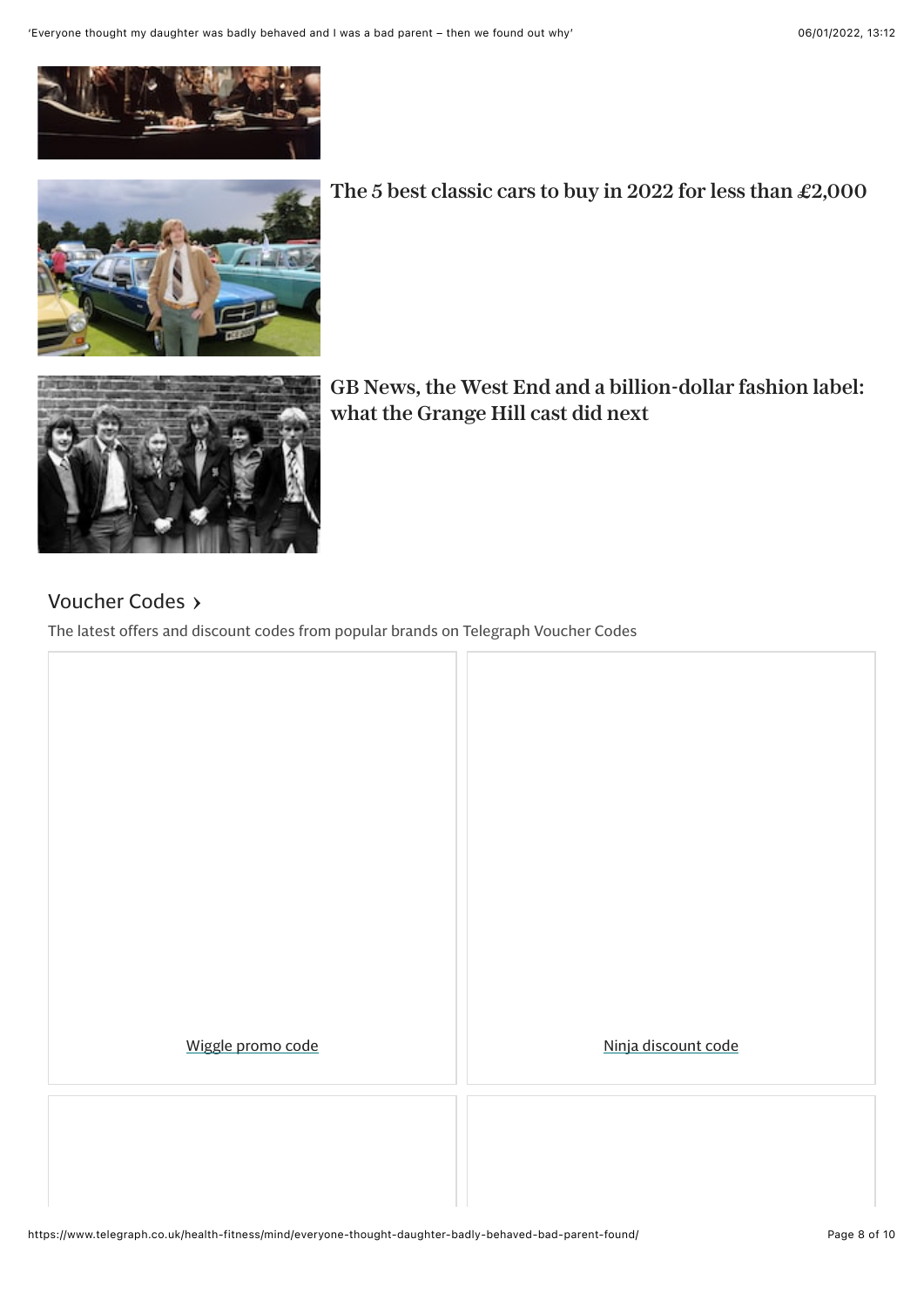